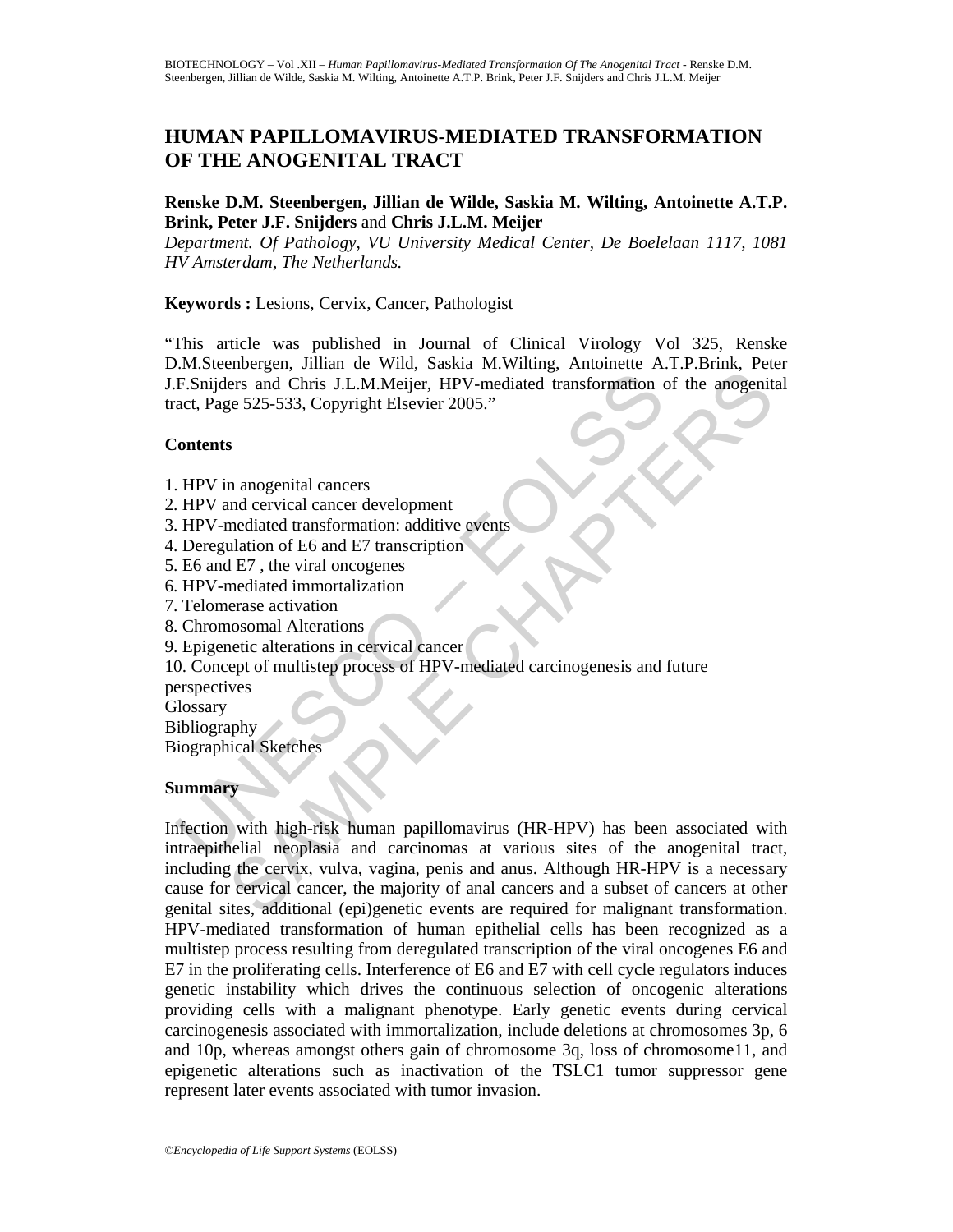#### **1. HPV in anogenital cancers**

Different areas of the lower anogenital tract share common risk factors for cancer development, such as sexual behaviour, exposure to HPV and smoking. For cervical cancer infection with HR-HPV has been recognized as a necessary cause. A causative role of HPV is also suggested for the majority of anal cancers as well as for a subset of vulvar, vaginal and penile cancers. Besides the anogenital cancers, a subset of head and neck cancers have been associated with HR-HPV infection. The causal relationship between HR-HPV infection and cervical cancer has become evident from epidemiological and functional studies, and hr-HPV has been detected in up to 99.7% of cervical squamous cell carcinomas (SCCs) and 94% to 100% of cervical adeno- and adenosquamous carcinomas.

In anal cancer the HPV detection rates range from 70% to 100%, dependent on gender, localization, sexual orientation and HIV positivity. Although the overall hr-HPV frequency is markedly lower in vulvar carcinomas, specific histological subtypes of vulvar carcinomas, i.e. basaloid and warty carcinomas, display relatively high HPV prevalence rates of 75-100%. In contrast, HPV is only detected in  $\leq$  23% of keratinizing carcinomas of the vulva. In vaginal and penile carcinomas the HPV prevalence is about 60% and 30-42%, respectively. As in vulvar carcinomas, penile carcinomas with basaloid features and those of the warty subtype display the strongest association with HPV.

and cancer the HPV detection rates range from 70% to 100%, depocalization, sexual orientation and HIV positivity. Although the equency is markedly lower in vulvar carcinomas, specific histolog<br>ulvar carcinomas, i.e. basalo ancer the HPV detection rates range from 70% to 100%, dependent on gender on, sexual orientation and HIV positivity. Although the overall hr-HP y is markedly lower in vulvar carcinomas, specific histological subtypes carci The detection of HPV in only a subset of vulvar, vaginal and penile cancers points to multiple pathways of carcinogenesis for these sites. A heterogeneous etiology of vulvar cancers is supported by the observation of distinct genetic alterations in HPV- positive versus HPV-negative counterparts. Recent genetic analysis of head-and-neck cancers also revealed distinct patterns of genetic alterations in tumours with hr-HPV oncoprotein activity, compared to those without. Evidence for penile carcinomas being etiologically heterogeneous is supported by a study of Ferreux and coworkers in 2003 showing at least three alternative carcinogenic routes based on different mechanisms of interference with the p16INK4a/cyclin D/Rb pathway, one of which could be attributed to hr-HPV E7 oncoprotein activity.

Although HPV infections at different sites of the anogenital tract are common in the general population, a large difference in carcinoma frequency is found at the different sites. Cervical cancer is the second most common cancer amongst women world wide, with a mean age standardized incidence rate varying from 11.3 per 100.000 women in more developed countries to 18.7 per 100.000 women in less developed countries, and a peak incidence of 44.3 per 100,000 women in Middle Africa. The incidence of anal cancer among men having sex with men is similar to that for cervical cancer (35 per 100.000 men) and is even higher in HIV infected men. On the contrary, vaginal, vulvar and penile cancers are very rare, with incidence rates of about one per 100.000 per year. This suggests that the risk of progression is site dependent. A possible explanation for the relatively high incidence of cervical and anal cancer could be the presence of a transformation zone in both the cervix and the anus, which is suggested to be more susceptible to HPV-mediated transformation.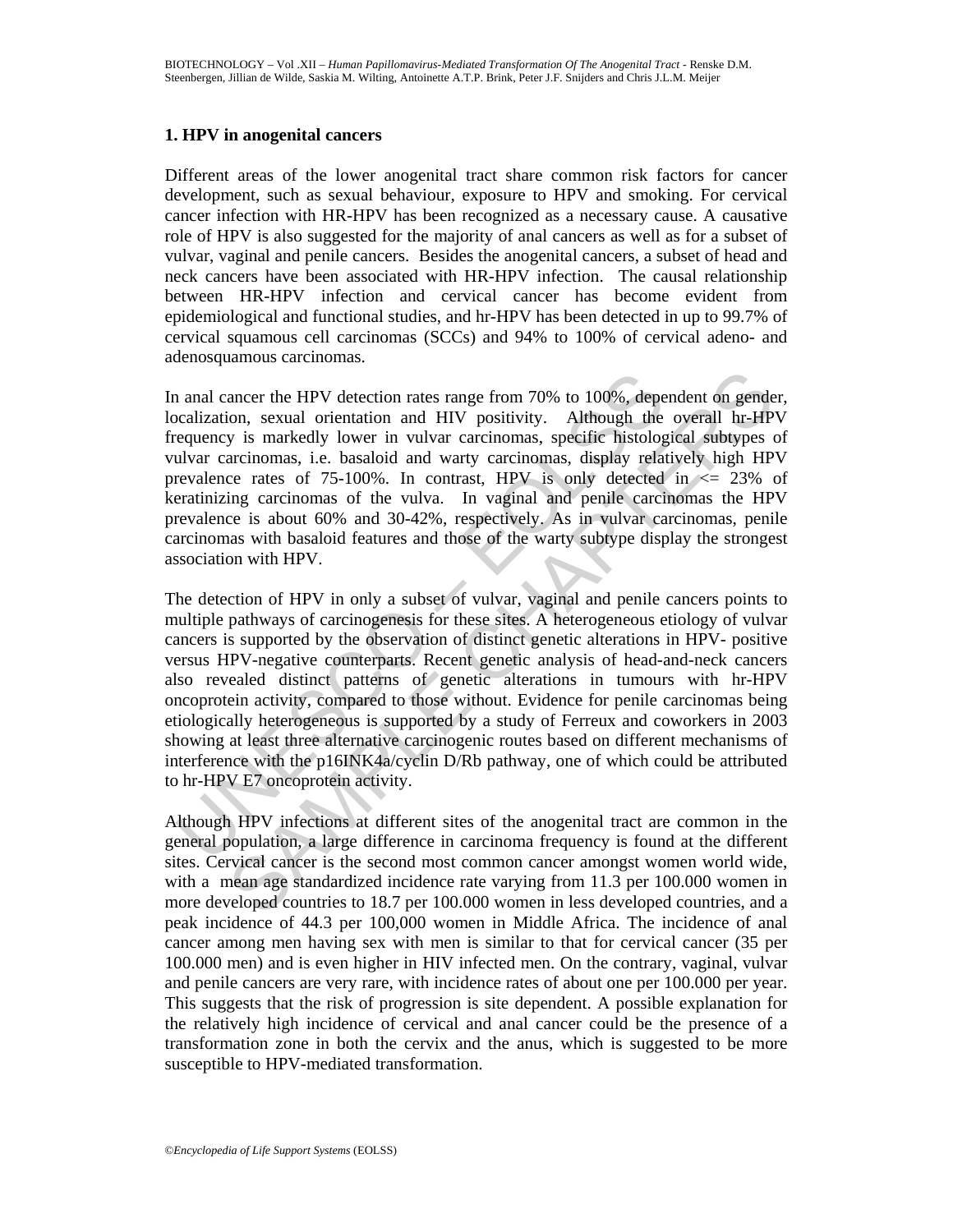To date considerable data has been collected on the role of HPV in cervical carcinogenesis Although likely, extrapolation to HPV infections at other anogential sites needs further confirmation.

#### **2. HPV and cervical cancer development**

and the state whether cervical cancer generally develops from<br>the critical epithelium via a sequence of well recognizable CIN L-CIN H-C<br>irectly via a rapidly induced CIN III lesion. It is of note that CIN Lam<br>isplay a vira f debate whether cervical cancer generally develops from infected norm<br>epithelium via a sequence of well recognizable CIN H-CIN H-CIN HI lesions,<br>tyia a rapidly induced CIN III lesion, It is of note that CIN II and II lesi Cervical cancer evolves from preexisting noninvasive premalignant lesions, referred to as cervical intraepithelial neoplasias (CINs) or squamous intraepithelial lesions (SILs). These premalignant lesions are classified histologically on the basis of progressive atypia of epithelial cells: CIN I corresponds to mild dysplasia, CIN II to moderate dysplasia and CIN III to both severe dysplasia and carcinoma in situ. CIN I is also classified as low-grade SIL (LSIL) and CIN II/III as high-grade SIL (HSIL). It is still a matter of debate whether cervical cancer generally develops from infected normal cervical epithelium via a sequence of well recognizable CIN I-CIN II-CIN III lesions, or directly via a rapidly induced CIN III lesion. It is of note that CIN I and II lesions often display a viral oncoprotein expression pattern suggestive of a productive viral infection (see below), whereas CIN III lesions exhibit an expression pattern indicative of HPVinduced transformation. Moreover, there are indications that some CIN III lesions may develop rather fast (within 2 years following normal cytology), whereas it would take another 10 to 12 years for most CIN III lesions to develop into invasive cervical carcinoma. This suggests that CIN III represents a heterogeneous disease of which only the advanced stages are likely to have invasive potential and is supported by studies on molecular markers

HPV infections are very common in young women and frequently resolve spontaneously. The life-time risk to ever contract HPV is estimated to be 80%. Despite relatively high HPV prevalence, the ultimate development of cervical cancer is a rare event occurring after a long period of viral persistence. The majority of infected women appear to clear the virus by an effective immune response. Clearance of an high-risk HPV infection has been linked to cytological regression. On the other hand, a persistent HR-HPV infection appears a prerequisite for clinical progression and the development of CIN III and cervical cancer.

## **3. HPV-mediated transformation: additive events**

The long time period between hr-HPV infection and cervical cancer appearance as well as the low frequency of progression of hr-HPV associated premalignant lesions to invasive cancer reflect the multi-step nature of HPV-induced cervical cancer. For the latter, additional genetic and epigenetic events are required. Recent *in vivo* and *in vitro* data have provided more insight into the steps that may contribute to malignant transformation following HPV infection. These steps include deregulated expression of the viral oncogenes E6 and E7, leading to genetic instability and alterations in regulatory host cell genes by which HPV-transformed cells gain an immortal phenotype and subsequent invasive growth properties.

## **4. Deregulation of E6 and E7 transcription**

Active viral replication and virion production is specifically seen in low-grade CIN lesions and benign wart-like lesions, such as condyloma acuminata. In these lesions the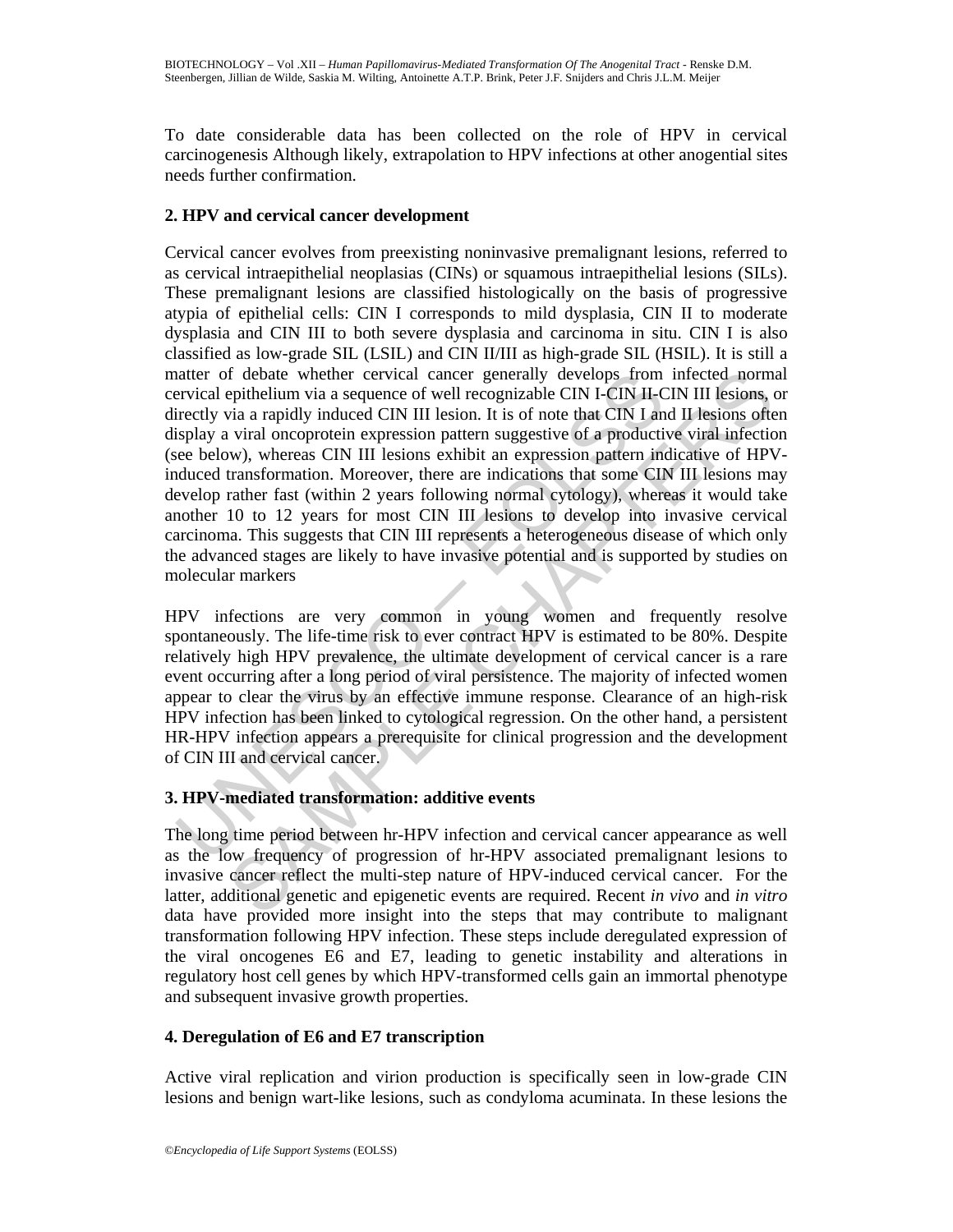viral genome is maintained as monomeric episomes in basal cell nuclei, and vegetative DNA amplification occurs only in squamous epithelia undergoing terminal differentiation. Usually, low levels of viral mRNA can be detected in the infected basal cells, but viral transcription, including that of the E6 and E7 genes, is markedly increased in the differentiated layers. Other than providing the E1 and E2 proteins necessary for viral DNA replication, HPVs rely entirely on the host cell DNA replication machinery for viral DNA synthesis. By retrovirus-mediated gene transfer it has been demonstrated that HPV E7 alone is necessary and sufficient to induce cellular DNA replication in a differentiation-dependent manner in organotypic raft cultures of primary human keratinocytes. Reactivation of cellular DNA replication has also been shown in the differentiating spinous cells of condylomata and low grade cervical intraepithelial neoplasias. The fact that differentiated cells have already lost the ability to divide explains why expression of E6 and E7 in differentiated layers does not result in cellular transformation. However, when oncogenes become active in the dividing basal cells, as seen in high grade lesions, interference of hr-HPV E6 and E7 with cell cycle regulators can result in transformation.

xplains why expression of E6 and E7 in differentiated layers does not ansformation. However, when oncogenes become active in the dividuence in in high grade lesions, inerference of hr-HPV E6 and E7 with cells in result in why expression of E6 and E7 in differentiated layers does not result in cellula<br>nation. However, when oncogenes become active in the dividing basal cells, a<br>igh grade lesions, interference of hr-HPV E6 and E7 with cell cyc An increase in E6/E7 expression in proliferating basal-like cells might be due to integration of the viral DNA in the host cell genome, which is observed in most invasive cancers and a subset of high-grade lesions. Conversely, viral integration may be the result of a genetically unstable environment created by deregulated E6/E7 expression in (para)basal cells. HPV integration has been suggested to promote carcinogenesis by a targeted deregulation of critical cellular genes by means of insertional mutagenesis. However, no firm evidence for such an event has yet been found and HPV integration sites appear randomly distributed over the whole genome with a preference for fragile sites. Nevertheless, integration of hr-HPV genomes and the expression of integratederived papillomavirus oncogene transcripts (iPOTs) has emerged as a strong progression factor. In vitro studies, using epithelial raft cultures, have shown that altered histone deactelyation may contribute to deregulated E6/E7 expression in proliferating cells.

In summary, it seems that uncontrolled E6/E7 expression in proliferating basal and parabasal epithelial cells is a phenomenon that distinguishes the process of cell transformation from productive viral infection.

## **5. E6 and E7, the viral oncogenes**

Both viral genes E6 and E7 are needed for induction as well as maintenance of a transformed phenotype, particularly by interference with cell cycle control and apoptosis.

High-risk HPV E6 complexes via a cellular protein, E6-associating protein (E6-AP), with the tumor suppressor gene product p53, resulting in rapid ubiquitin-dependent proteolytic degradation of p53. E6-mediated interference with p53 function together with inactivation of the pro-apoptotic protein Bak by E6 prevent cells from undergoing apoptosis, resulting in a state of genetic instability and enhancing the risk of malignant conversion. Over the past years a growing list of other proteins has been identified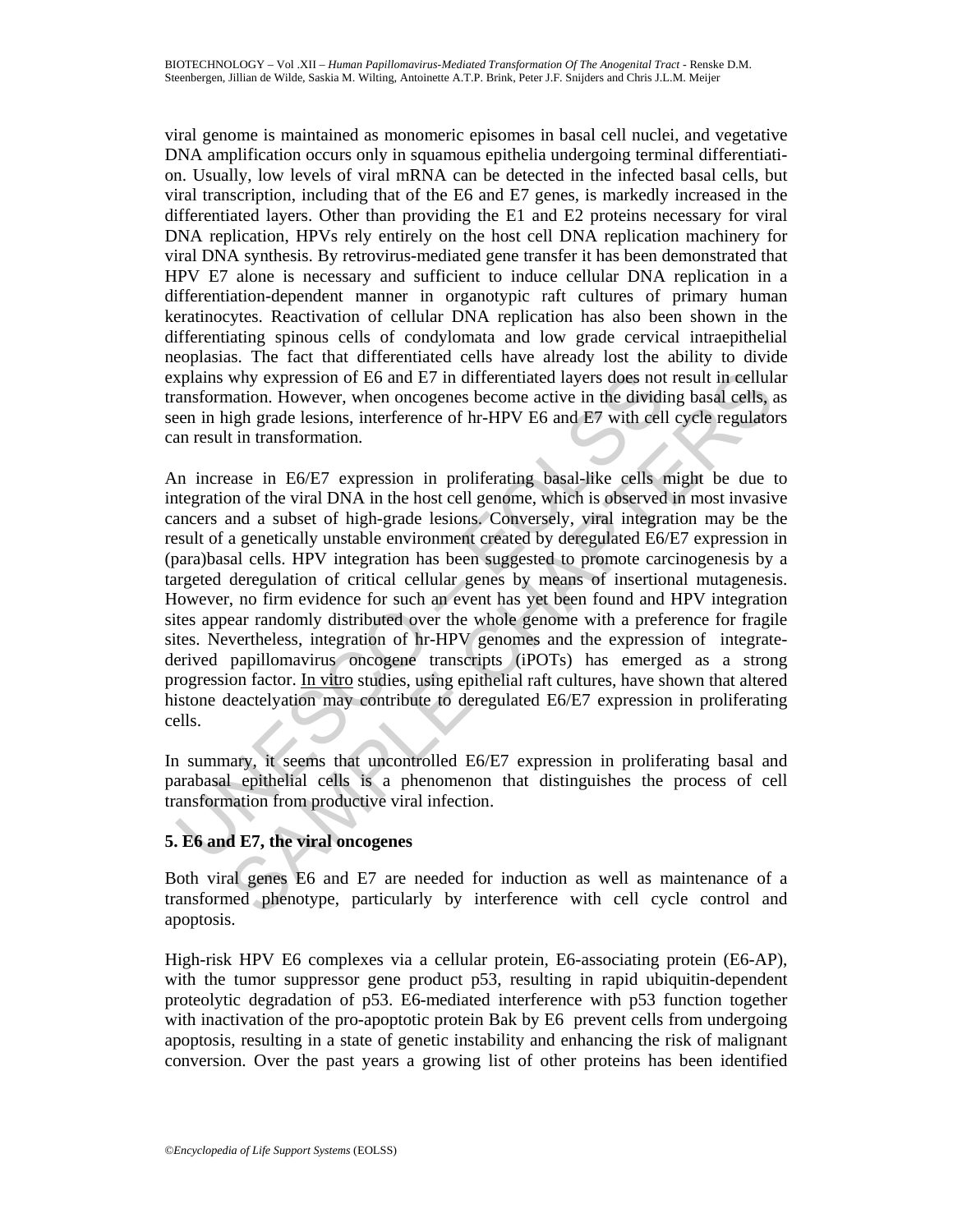which may contribute to the transforming activity. Another interesting p53independent target of E6 is telomerase.

The E7 gene product of high-risk HPV is the second major transforming protein. HR-HPV E7 interacts with the retinoblastoma tumor suppressor gene product, pRb, and its family members, p107 and p130, thereby interfering with their control on the G1/S transition of the cell cycle. Inactivation of Rb by HR-HPV E7 can be identified by a permanent upregulation of its upstream inhibitor  $p16^{INK4A}$ . Since  $p16^{INK4A}$  expression is regulated by an Rb-dependent negative feed-back loop, continuous inactivation of Rb by hr-HPV E7 results in increased p16<sup>INK4A</sup> levels as can be detected in HPV-infected CIN lesions and cervical carcinomas. Hence, the detection of increased  $p16$ <sup>INK4A</sup> expression in liquid based cytology specimens may provide a promising marker for the detection of HPV-induced dysplasia with deregulated E7 expression.

In addition to the *Rb*-family members, E7 has been shown to interact with other host cell factors. It still remains to be determined whether and by what mechanism these interactions relate to E7-mediated transformation.

- -
- -

# TO ACCESS ALL THE **16 PAGES** OF THIS CHAPTER, Visit: http://www.eolss.net/Eolss-sampleAllChapter.aspx

#### **Bibliography**

etection of HPV-induced dysplasia with deregulated E7 expression.<br>
addition to the *Rb*-family members, E7 has been shown to interacted<br>
ell factors. It still remains to be determined whether and by what<br>
tteractions relat of HPV-induced dysplasia with deregulated E7 expression.<br>
on to the *Rb*-family members, E7 has been shown to interact with other hors. It still remains to be determined whether and by what mechanism thes<br>
ons relate to E7 Arias-Pulido H, Joste N, Wheeler CM. Loss of heterozygosity on chromosome 6 in HPV-16 positive cervical carcinomas carrying the DRB1\*1501-DQB1\*0602 haplotype. Genes Chromosomes.Cancer 2004; 40:277-284.[This study demonstrates the presence of allele losses at chromosome 6 in cervical carcinomas]

Baseman JG, Koutsky LA. the peidemiology of human papillomavirus infections. J Clin Virol 2005;32S:S16-24 [This demonstrates that the life-time risk to ever contract HPV is estimated to be 80%]

Bosch FX, de Sanjose S. Chapter 1: Human papillomavirus and cervical cancer--burden and assessment of causality. J.Natl.Cancer Inst.Monogr 2003;3-13. [This gives a comprehensive overview of epidemiological data demonstrating the causal relation between human papillomavirus infection and cervical cancer]

Braakhuis BJ, Snijders PJ, Keune WJ, Meijer CJ, Ruijter-Schippers HJ, Leemans CR et al. Genetic patterns in head and neck cancers that contain or lack transcriptionally active human papillomavirus. J.Natl.Cancer Inst. 2004; 96:998-1006.[This presents the detection of different chromosomal alterations in head and neck cancers with and without HPV]

Chatterjee A, Pulido HA, Koul S, Beleno N, Perilla A, Posso H et al. Mapping the sites of putative tumor suppressor genes at  $6p25$  and  $6p21.3$  in cervical carcinoma: occurrence of allelic deletions in precancerous lesions. Cancer Res. 2001; 61:2119-2123.[This demonstrates the detection of allelic losses on chromosome 6p in cervical (pre)cancerous lesions]

Chen TM, Pecoraro G, Defendi V. Genetic analysis of in vitro progression of human papillomavirustransfected human cervical cells. Cancer Res. 1993; 53:1167-1171.[This provides evidence for HPV-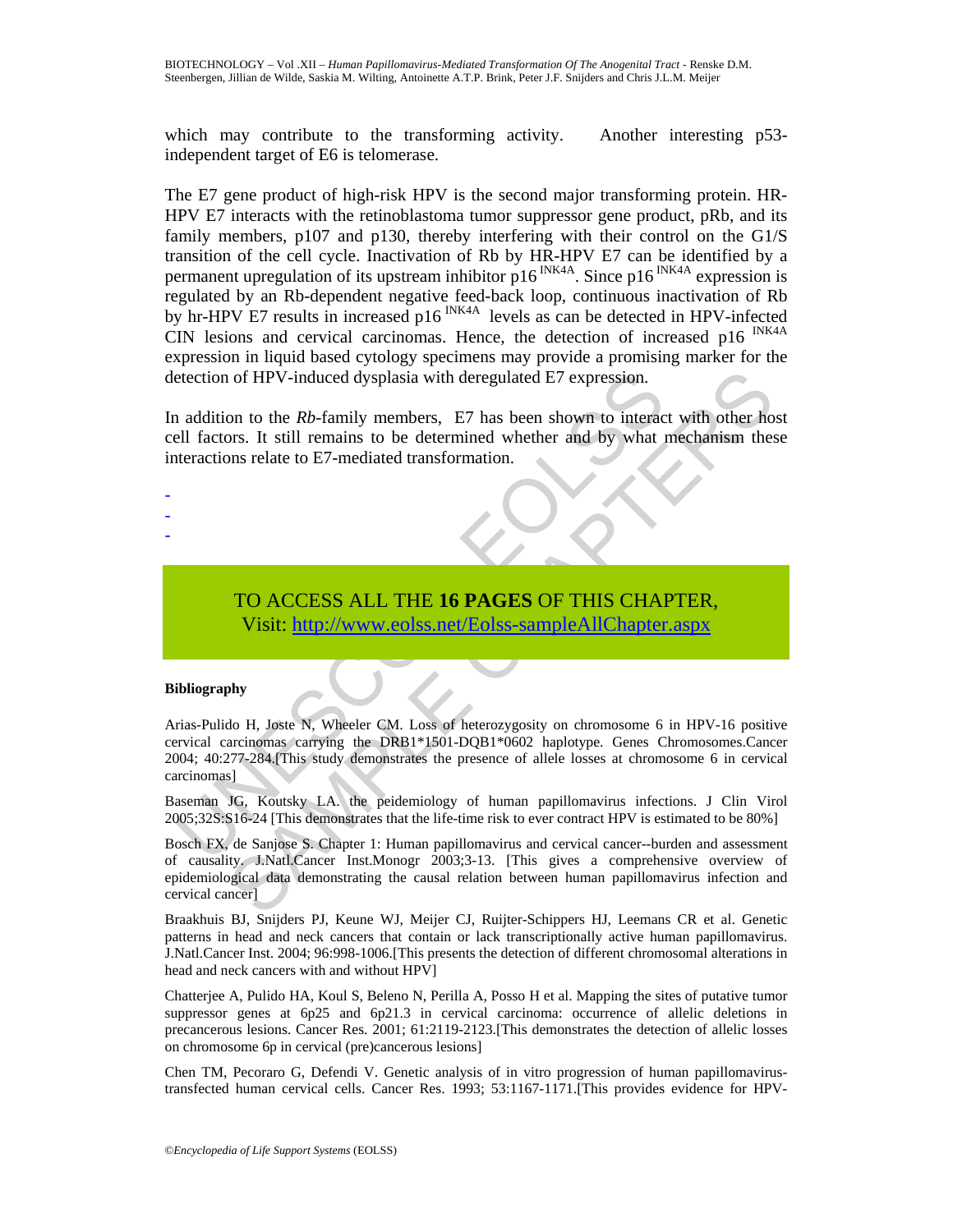induced transformation of epithelial cells resulting from recessive events]

Chen Y, Miller C, Mosher R, Zhao X, Deeds J, Morrissey M et al. Identification of cervical cancer markers by cDNA and tissue microarrays. Cancer Res. 2003; 63:1927-1935.[This presents differentially expressed genes in cervical carcinomas versus controls identified by micro array expression analysis]

Cheng S, Schmidt-Grimminger DC, Murant T, Broker TR, Chow LT. Differentiation-dependent upregulation of the human papillomavirus E7 gene reactivates cellular DNA replication in suprabasal differentiated keratinocytes. Genes Dev 1995; 9:2335-2349.[This demonstrates the role of HPVE7 in the activation of of the host cell DNA replication machinery]

Cheung AN, Chiu PM, Tsun KL, Khoo US, Leung BS, Ngan HY. Chromosome in situ hybridisation, Ki-67, and telomerase immunocytochemistry in liquid based cervical cytology. J.Clin.Pathol. 2004; 57:721- 727.[This presents the detection of cancer markers in liquid based cytology samples]

Chin-Hong PV, Palefsky JM. Natural history and clinical management of anal human papillomavirus disease in men and women infected with human immunodeficiency virus. Clin.Infect.Dis. 2002; 35:1127- 1134.[This present the detection of HPV in anal carcinomas]

Chow LT, Broker TR. Papillomavirus DNA replication. Intervirol. 1994; 37:150-158.[This reviews the role of HPV proteins in DNA replication]

Cottage A, Dowen S, Roberts I, Pett M, Coleman N, Stanley M. Early genetic events in HPV immortalised keratinocytes. Genes, Chromosomes and Cancer 2001; 30:72-79.[This presents chromosomal alerations associated with HPV-induced immortalization]

sees in men and women interested with numan imminonenteiency virus. Cinfi.met<br>cases in men and women interest with numan imminonenteiency virus. Cinfi.<br>How LT, Broker TR. Papillomavinus DNA replication. Intervirol. 1994; 3 Cubilla AL, Reuter VE, Gregoire L, Ayala G, Ocampos S, Lancaster WD et al. Basaloid squamous cell carcinoma: a distinctive human papilloma virus-related penile neoplasm: a report of 20 cases. Am.J.Surg.Pathol. 1998; 22:755-761.[This presents the detection of HPV in penile cancers]

Daling JR, Madeleine MM, Johnson LG, Schwartz SM, Shera KA, Wurscher MA et al. Human papillomavirus, smoking, and sexual practices in the etiology of anal cancer. Cancer 2004; 101:270- 280.[This demonstrates the detection of HPV in anal carcinomas]

Daling JR, Madeleine MM, Schwartz SM, Shera KA, Carter JJ, McKnight B et al. A population-based study of squamous cell vaginal cancer: HPV and cofactors. Gynecol.Oncol. 2002; 84:263-270. .[This demonstrates the detection of HPV in vaginal cancer]

Davies R, Hicks R, Crook T, Morris J, Vousden K. Human papillomavirus type 16 E7 associates with a histone H1 kinase and with p107 through sequences necessary for transformation. J.Virol. 1993; 67:2521- 2528.[This demonstrates the interaction between HPV 16 E7 and p107 and p130]

Demeter LM, Stoler MH, Broker TR, Chow LT. Induction of proliferating cell nuclear antigen in differentiated keratinocytes of human papillomavirus-infected lesions. Hum.Pathol. 1994; 25:343- 348.[This demonstrates that HPV is dependent on the host cell machinery for DNA replication]

Duensing S, Munger K. Centrosome abnormalities and genomic instability induced by human papillomavirus oncoproteins. Prog.Cell Cycle Res. 2003; 5:383-391.[This describes the interference of HPV E6 and E7 with cell division]

men and women intelect with human mmunoderleneory virus. Clin. Intelect. Dis. 2002; 35:112<br>
Broker TR. Papillomavirus DNA replication. Intervirol. 1994; 37:150-158.[This reviews to<br>
V proteins in DNA replication)<br>
Broker T Dürst M, Dzarlieva-Petrusevka T, Boukamp P, Fusenig NE, Gissmann L. Molecular and cytogenetic analysis of immortalized human primary keratinocytes obtained after transfection with human papillomavirus type 16 DNA. Oncogene 1987; 1:251-256.[This is one of the first publications describing the induction of immortalization by high risk HPV]

Durst M, Glitz D, Schneider A, zur HH. Human papillomavirus type 16 (HPV 16) gene expression and DNA replication in cervical neoplasia: analysis by in situ hybridization. Virology 1992; 189:132- 140.[This demonstrates that E6E7 expression is differentiation dependent]

Dyson N, Howley PM, Münger K, Harlow E. The human papillomavirus-16 E7 oncoprotein is able to bind to the retinoblastoma gene product. Science 1989; 243:934-940.[This present the interaction between E7 and pRb]

Ferreux E, Lont AP, Horenblas S, Gallee MP, Raaphorst FM, von Knebel DM et al. Evidence for at least three alternative mechanisms targeting the p16INK4A/cyclin D/Rb pathway in penile carcinoma, one of which is mediated by high-risk human papillomavirus. J.Pathol. 2003; 201:109-118.[This demonstrates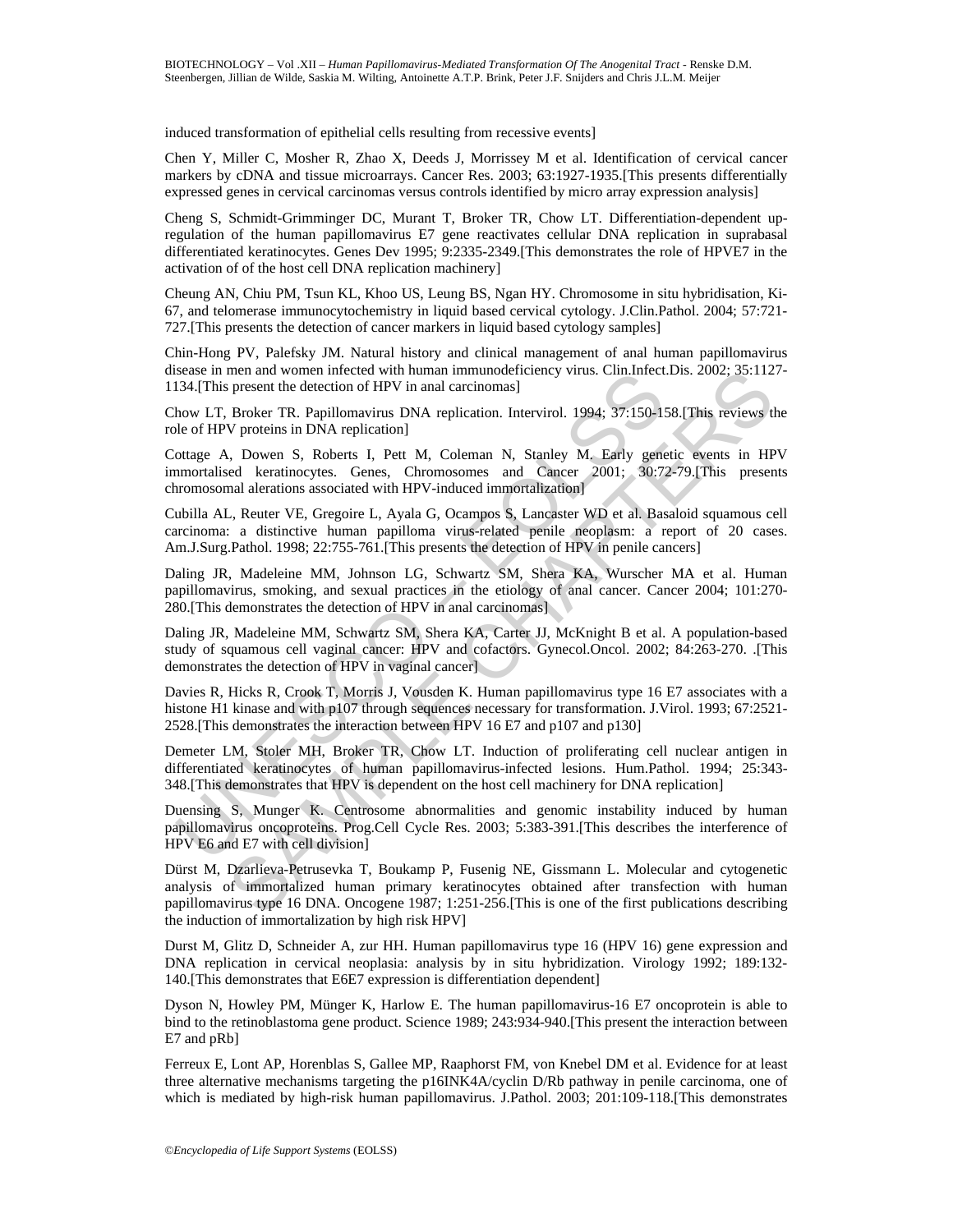the involvement of of HPV in penile cancer development as well as alternative routes of penile carcinogenesis]

Flowers LC, Wistuba II, Scurry J, Muller CY, Ashfaq R, Miller DS et al. Genetic changes during the multistage pathogenesis of human papillomavirus positive and negative vulvar carcinomas. J.Soc.Gynecol.Investig. 1999; 6:213-221.[This presents genetic alterations detected in carcinomas of the vulva

Frisch M, Fenger C, van den Brule AJ, Sorensen P, Meijer CJ, Walboomers JM et al. Variants of squamous cell carcinoma of the anal canal and perianal skin and their relation to human papillomaviruses. Cancer Res. 1999; 59:753-757. .[This demonstrates the detection of HPV in anal carcinomas]

Guo Z, Hu X, Afink G, Ponten F, Wilander E, Ponten J. Comparison of chromosome 3p deletions between cervical precancers synchronous with and without invasive cancer. Int.J.Cancer 2000; 86:518- 523.[This presents allelic losses at 3p in CIN lesions and cervical carinomas]

Hampton GM, Penny LA, Baergen RN, Larson A, Brewer C, Liao S et al. Loss of heterozygosity in cervical carcinoma: subchromosomal localization of a putative tumor-suppressor gene to chromosome 11q22-q24. Proc.Natl.Acad.Sci.USA 1994; 91:6953-6957.[This demonstrates the detection of allelic losses at 11q in cervical carcinomas]

Hawley-Nelson P, Vousden KH, Hubbert NL, Lowy DR, Schiller JT. HPV 16 E6 and E7 proteins cooperate to immortalize human foreskin keratinocytes. EMBO J. 1989; 8:3905-3910. .[This describes the induction of immortalization by HPV16 E6 and E7]

Hayflick L. The limited in vitro lifetime of human diploid cell strains. Exp.Cell Res. 1965; 37:614.{This provides first description of somatic cells having a limited lifespan]

ampton CoM, Penny LA, Baergen KN, Larson A, Brewer C, Lialo S et al. Loss<br>are arcinoma: subchromosomal localization of a putative tumor-suppressor g<br>iq22-q24. Proc.Natl.Acad.Sci.USA 1994; 91:6953-6957.[This demonstrates th CM, Penny LA, Baergan RN, Larson A, Brewer C, Laao St et al. Loss of heterozygosty<br>commons: subchromosonal localization of a putative tumor-suppressor gene to chromoson<br>recinoma: subchromosonal localization of a putative t Heselmeyer K, Macville M, Schrock E, Blegen H, Hellstrom A-C, Shah K et al. Advanced-stage cervical carcinomas are defined by a recurrent pattern of chromosomal aberrations revealing high genetic instability and a consistent gain of chromosome arm 3q. Genes, Chromosomes and Cancer 1997; 19:233- 240.[This describes CGH analysis of cervical carcinomas and the detection of gains at 3q]

Heselmeyer-Haddad K, Janz V, Castle PE, Chaudhri N, White N, Wilber K et al. Detection of genomic amplification of the human telomerase gene (TERC) in cytologic specimens as a genetic test for the diagnosis of cervical dysplasia. Am.J.Pathol. 2003; 163:1405-1416.[This presents the detection of hTERC DNA amplification in cervical scrapings]

Ho GYF, Bierman R, Beardsley L, Chang CJ, Burk RD. Natural history of cervicovaginal papillomavirus infection in young women. The New England Journal of Medicine 1998; 338:423-428.[This describes that a persistent high riskHPV infection is a prerequisite for the development of CIN III or invasive cancer]

Huibregtse JM, Scheffner M, Howley PM. Cloning and expression of the cDNA for E6-AP, a protein that mediates the interaction of the human papillomavirus E6 oncoprotein with p53. Molecular & Cellular Biology 1993; 13:775-784.[This presents the identification of the E6 interacting factor E6AP]

IARC Working group. Monographs on the evaluation of carcinogenic risks to humans. Human papillomaviruses. Lyon: IARC Scientific Publication, 1995.[This describes a.o. the prevalence of HPV in penile and vaginal carcinomas]

Jesudasan RA, Rahman RA, Chandrashekharappa S, Evans GA, Srivatsan ES. Deletion and translocation of chromosome 11q13 sequences in cervical carcinoma cell lines. American Journal of Human Genetics 1995; 56:705-715. .[This demonstrates the detection of allelic losses at 11q in cervical carcinomas]

Kersemaekers AM, van de Vijver MJ, Kenter GG, Fleuren GJ. Genetic alterations during the progression of squamous cell carcinomas of the uterine cervix. Genes, Chromosomes and Cancer 1999; 26:346- 354.[This presents a.o. losses at 6p in cervical carcinomas and CIN III lesions]

Kim NW, Piatyszek MA, Prowse KR, Harley CB, West MD, Ho PLC et al. Specific association of human telomerase activity with immortal cells and cancer. Science 1994; 266:2011-2015.[This describes the presence of telomerase activity in immortal cells and cancer cells]

Klaes R, Friedrich T, Spitkovsky D, Ridder R, Rudy W, Petry U et al. Overexpression of p16(INK4A) as a specific marker for dysplastic and neoplastic epithelial cells of the cervix uteri. Int.J.Cancer 2001;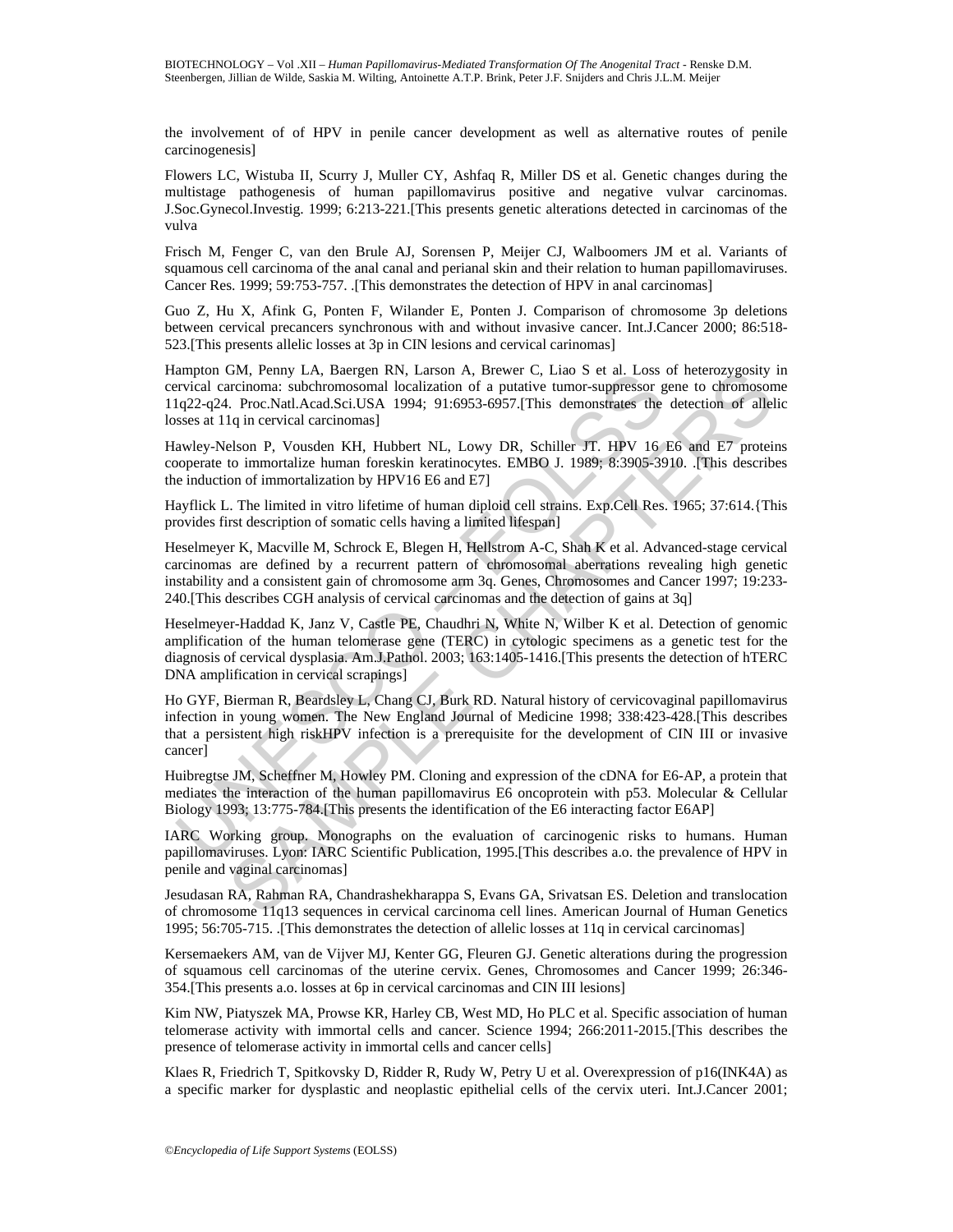92:276-284.[This describes the upregulationof p16 expression as a result of HPV E7 expression in dividing cells]

Klaes R, Woerner SM, Ridder R, Wentzensen N, Duerst M, Schneider A et al. Detection of high-risk cervical intraepithelial neoplasia and cervical cancer by amplification of transcripts derived from integrated papillomavirus oncogenes. Cancer Res. 1999; 59:6132-6136.[This presents the detection of ingrated viral DNA in cervical lesionsusing a PCR-based assay-iPOT]

Klingelhutz AJ, Barber SA, Smith PP, Dyer K, McDougall JK. Restoration of telomeres in human papillomavirus-immortalized human anogenital epithelial cells. Molecular & Cellular Biology 1994; 14:961-969.[This demonstrates that the induction of immortalization in HPV transfected cells is associated with an arrest of telomere shortening]

Klingelhutz AJ, Foster SA, McDougall JK. Telomerase activation by the E6 gene product of human papillomavirus type 16. Nature 1996; 380:79-82.[This presents evidence for HPV 16 E6 being able to activate telomerase]

Koi M, Morita H, Yamada H, Saboh H, Barrett JC, Oshimura M. Normal human chromosome 11 suppresses tumorigenicity of human cervical tumor cell line SiHa. Mol.Carcinog. 1989; 2:12-21.[This demonstrates that chromosom 11 has tumor suppressor activity in cervical cancer cells]

Koopman LA, van der Silk A, Giphart MJ, Fleuren GJ. Human Leukocyte Antigen (HLA) class I gene mutations in cervical cancer. J.Natl.Cancer Inst. 1999; 91:1669-1677.[This describes the detection of mutations in HLA genes in cervical cancers]

Koutsky LA, Holmes KK, Critchlow CW, Stevens CE, Paavonen J, Beckmann AM et al. A cohort study of the risk of cervical intraepithelial neoplasia grade 2 or 3 in relation to papillomavirus infection. N.Engl.J.Med. 1992; 327:1272-1278.[This presents data showing that it takes 10-12 years for a CIN III lesion to develop into an invasive cancer]

Madeleine MM, Daling JR, Carter JJ, Wipf GC, Schwartz SM, McKnight B et al. Cofactors with human papillomavirus in a population-based study of vulvar cancer. J.Natl.Cancer Inst. 1997; 89:1516-1523. .[This demonstrates the detection of HPV in vulvar cancer]

Meyerson M, Counter CM, Eaton ENg, Ellisen LW, Steiner P, Dickinson Caddle S et al. hEST2, the putative human telomerase catalytic subunit gene, is up-regulated in tumor cells and during immortalization. Cell 1997; 90:785-795.[This describes the identification of hTERT/hEST2]

Munger K, Howley PM. Human papillomavirus immortalization and transformation functions. Virus Research 2002; 89:213-228.[This reviews the transforming capacities of high risk HPV typesand the various hoat cell factors the viral proteins interact with]

oi M, Morita H, Yamada H, Saboh H, Barrett JC, Oshimura M. Normal humppresses tumorigenicity of human cervical tumor cell line SiHa. Mol Carcinog,<br>emonstrates that chromosom 11 has tumor suppressor activity in cervical can Ionia H, Yamada H, Saboh H, Barrett JC, Oshimura M. Normal human chromosome Itensites.<br>
tuomojencity of human ervival tunor cell line Sifla. Mol.Carefro.<br>
Its A, van der Siik A, Giphart MJ, Fleuren GJ. Human Leukocyte Anti Münger K, Phelps WC, Bubb V, Howley PM, Schlegel RM. The E6 and E7 genes of human papillomavirus type 16 together are necessary and sufficient for transformation of primary human keratinocytes. J.Virol. 1989; 63:4417-4421. .[This describes the induction of transformation by high risk HPV]

Munoz N, Bosch FX, de Sanjose S, Herrero R, Castellsague X, Shah KV et al. Epidemiologic classification of human papillomavirus types associated with cervical cancer. N.Engl.J.Med. 2003; 348:518-527.[This presents a classification of HPV types in oncogenic/high-risk and non-oncogenic virus types based on epidemiological data]

Narayan G, Arias-Pulido H, Koul S, Vargas H, Zhang FF, Villella J et al. Frequent Promoter Methylation of CDH1, DAPK, RARB, and HIC1 Genes in Carcinoma of Cervix Uteri: Its Relationship to Clinical Outcome. Mol.Cancer 2003; 2:24.[This describes the detection of promoter methylation in cervical carcinomas]

Ngan HY, Cheung AN, Liu SS, Liu KL, Tsao SW. Telomerase assay and HPV 16/18 typing as adjunct to conventional cytological cervical cancer screening. Tumour.Biol. 2002; 23:87-92.[This describes the detection of telomerase in cervical scrapings]

Nobbenhuis MA, Helmerhorst TJ, van den Brule AJ, Rozendaal L, Voorhorst FJ, Bezemer PD et al. Cytological regression and clearance of high-risk human papillomavirus in women with an abnormal cervical smear. Lancet 2001; 358:1782-1783.[This presents data showing that clearance of HPV infections is linked to cytological regression]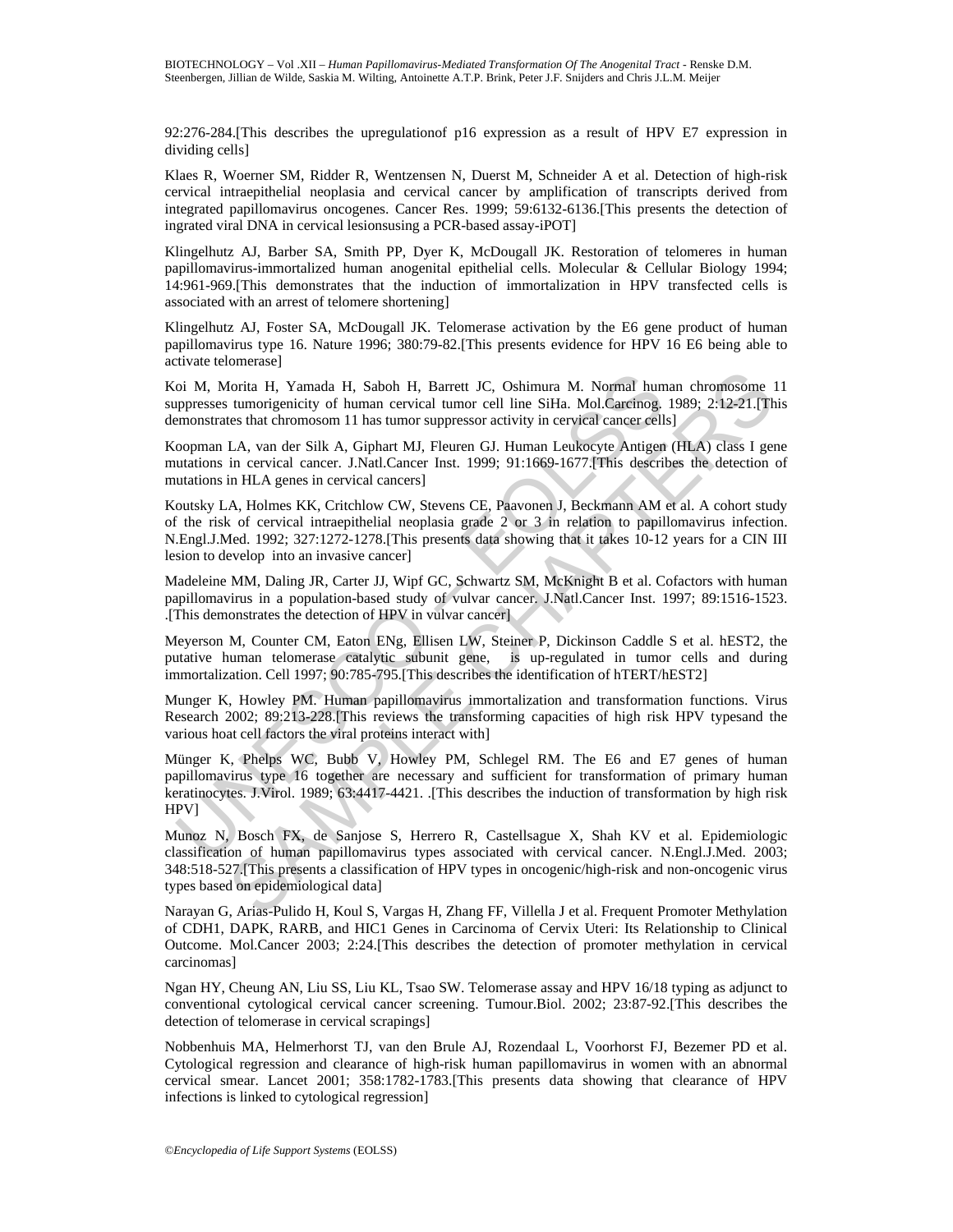Nobbenhuis MA, Walboomers JM, Helmerhorst TJ, Rozendaal L, Remmink AJ, Risse EK et al. Relation of human papillomavirus status to cervical lesions and consequences for cervical-cancer screening: a prospective study. Lancet 1999; 354:20-25. .[This describes that a persistent high riskHPV infection is a prerequisite for the development of CIN III or invasive cancer]

Pirisi L, Yasumoto S, Feller M, Doniger J, DiPaolo JA. Transformation of human fibroblasts and keratinocytes with human papillomavirus type 16 DNA. J.Virol. 1987; 61:1061-1066. .[This is one of the first publications describing the induction of immortalization by high risk HPV]

Poignee M, Backsch C, Beer K, Jansen L, Wagenbach N, Stanbridge EJ et al. Evidence for a putative senescence gene locus within the chromosomal region 10p14-p15. Cancer Res. 2001; 61:7118-7121.[This demonstrates that introduction of chromosome 10 in HPV immortalized cells suppresses immortality]

Rader JS, Gerhard DS, O'Sullivan MJ, Li Y, Li L, Liapis H et al. Cervical intraepithelial neoplasia III shows frequent allelic loss in 3p and 6p. Genes, Chromosomes and Cancer 1998; 22:57-65. .[This presents allelic losses at 3p and 6p in CIN lesions and cervical carinomas]

Rao PH, Arias-Pulido H, Lu XY, Harris CP, Vargas H, Zhang FF et al. Chromosomal amplifications, 3q gain and deletions of 2q33-q37 are the frequent genetic changes in cervical carcinoma. BMC.Cancer 2004; 4:5.[This describes the detection of chromosomal alterations in cervical carcinomas]

Reesink-Peters N, Helder MN, Wisman GB, Knol AJ, Koopmans S, Boezen HM et al. Detection of telomerase, its components, and human papillomavirus in cervical scrapings as a tool for triage in women with cervical dysplasia. J.Clin.Pathol. 2003; 56:31-35.[This demonstrates that the detection of telomerase in scrapings is not sensitive and specific enough to predict cervical cancer]

ao PH, Arias-Pulido H, Lu XY, Harris CP, Vargas H, Zhang FF et al. Chromosom<br>in and deletions of 2q33-q37 are the frequent genetic changes in cervical carci<br>004; 4:5.[This describes the detection of chromosomal alterations Rubin MA, Kleter B, Zhou M, Ayala G, Cubilla AL, Quint WG et al. Detection and typing of human papillomavirus DNA in penile carcinoma: evidence for multiple independent pathways of penile carcinogenesis. Am.J.Pathol. 2001; 159:1211-1218. .[This demonstrates the detection of HPV in penile cancer]

Sahebali S, Depuydt CE, Segers K, Moeneclaey LM, Vereecken AJ, Van Marck E et al. P16INK4a as an adjunct marker in liquid-based cervical cytology. Int.J.Cancer 2004; 108:871-876.[This describes the value of p16 as a marker for HPV in liquid based cytology]

Schiffman M, Kjaer SK. Chapter 2: Natural history of anogenital human papillomavirus infection and neoplasia. J.Natl.Cancer Inst.Monogr 2003;14-19. .[This demonstrates the detection of HPV in anogenital cancer]

Schiffman M, Wheeler CM, Castle PE. Human papillomavirus DNA remains detectable longer than related cervical cytologic abnormalities. J.Infect.Dis. 2002; 186:1169-1172. .[This presents data showing that clearance of HPV infections is linked to cytological regression]

Seagon S, Dürst M. Genetic analysis of an in vitro model system for human papillomavirus type 16 associated tumorigenesis. Cancer Res. 1994; 54:5593-5598.[ This presents the genetic basis for malignant progression of an human papillomavirus type 16 immortalized human keratinocyte cell line by somatic cell fusion]

rias-Pulido H, Lu XY, Harris CP, Vargas H, Zhang FF et al. Chromosonnal amplifications, 2<br>
cleletions of 2q3-3q37 are the frequent genetic changes in cervical cartismons. BMC.<br>Cancelinetions of 2q3-3q37 are the frequent ge Snijders PJ, van Duin M, Walboomers JMM, Steenbergen RDM, Risse EKJ, Helmerhorst TJM et al. Telomerase activity exclusively in cervical carcinomas and a subset of cervical intraepithelial neoplasia grade III lesions: strong association with elevated messenger RNA levels of its catalytic subunit and highrisk human papillomavirus DNA. Cancer Res. 1998; 58:3812-3818.[This presents the detection of telomerase and elevated hTERT mRNA in 40% of CIN III lesions and 96% of cervical carcinomas]

Soder AJ, Hoare SF, Muir S, Going JJ, Parkinson EK, Keith WN. Amplification, increased dosage and in situ expression of the telomerase RNA gene in human cancer. Oncogene 1997; 14:1013-1021.[This demonstrates amplification and increased expression of hTR in cervical carcinomas]

Steenbergen RD, Kramer D, Braakhuis BJ, Stern PL, Verheijen RH, Meijer CJ et al. TSLC1 gene silencing in cervical cancer cell lines and cervical neoplasia. J.Natl.Cancer Inst. 2004; 96:294-305.[this presents TSLC1 gene silenicng by promoter methylation in cervical neoplasia as well as a functional role of TSLC1 in cervical carcinogenesis]

Steenbergen RD, OudeEngberink VE, Kramer D, Schrijnemakers HF, Verheijen RH, Meijer CJ et al. Down-regulation of GATA-3 expression during human papillomavirus-mediated immortalization and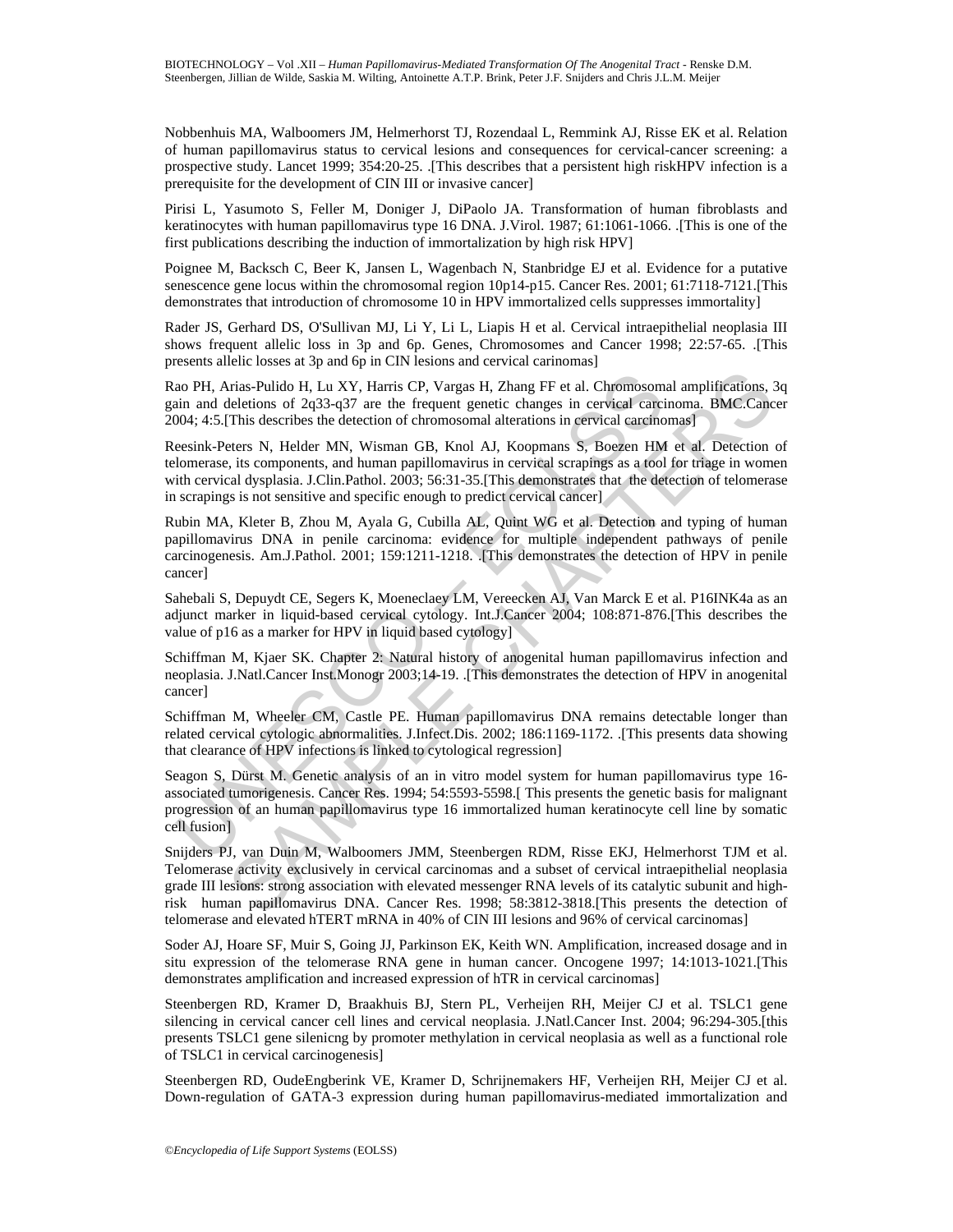cervical carcinogenesis. Am.J.Pathol. 2002; 160:1945-1951.[This demonstrates downregulation of the transcription fator GATA-3 in HPV immortalized cells and cervical carcinomas]

Steenbergen RDM, Hermsen MAJA, Walboomers JMM, Meijer GA, Baak JPA, Meijer CJLM et al. Nonrandom allelic losses at 3p, 11p and 13q during HPV-mediated immortalization and concomitant loss of terminal differentiation of human keratinocytes. Int.J.Cancer 1998; 76:412-417. [This demonstrates the detection of clonal genetic alterations and a loss of differentiation in HPV immortalized keratinocytes]

Steenbergen RDM, Kramer D, Meijer CJLM, Walboomers JMM, Trott DA, Cuthbert AP et al. Telomerase suppression by chromosome 6 in a human papillomavirus type 16-immortalized keratinocyte cell line and in a cervical cancer cell line. J.Natl.Cancer Inst. 2001; 93:865-872.[This provides evidence for chromosome 6 harbouring a telomerase suppressor gene]

Steenbergen RDM, Walboomers JMM, Meijer CJLM, van der Raaij-Helmer, Parker JN, Chow LT et al. Transition of human papillomavirus type 16 and 18 transfected human foreskin keratinocytes towards immortality: Activation of telomerase and allele losses at 3p, 10p, 11q and/or 18q. Oncogene 1996; 13:1249-1257.[This presents the analysis HPV 16 and 18-immortalized keratinocytes showing clonal allelic losses and activation of telomerase]

Stoler MH, Rhodes CR, Whitbeck A, Wolinsky SM, Chow LT, Broker TR. Human papillomavirus type 16 and 18 gene expression in cervical neoplasia. Human Pathology 1992; 23:117-128.[This demonstrates that E6E7 expression is differentiation dependent]

Thomas M, Banks L. Human papillomavirus (HPV) E6 interactions with Bak are conserved amongst E6 proteins from high and low risk HPV types. J.Gen.Virol. 1999; 80 ( Pt 6):1513-1517.[This shows inactivation of the pro- apoptotic protein BAK by HPV E6]

Trimble CL, Hildesheim A, Brinton LA, Shah KV, Kurman RJ. Heterogeneous etiology of squamous carcinoma of the vulva. Obstet.Gynecol. 1996; 87:59-64. .[This demonstrates the detection of HPV in vulvar cancer]

van Duin M, Steenbergen RD, De Wilde J, Helmerhorst TJ, Verheijen RH, Risse EK et al. Telomerase activity in high-grade cervical lesions is associated with allelic imbalance at 6Q14-22. Int.J.Cancer 2003; 105:577-582.[This shows that activation of telomerase is associated with allelic imbalance at 6q14-22 in CIN III lesions]

van Muyden RC, ter Harmsel BW, Smedts FM, Hermans J, Kuijpers JC, Raikhlin NT et al. Detection and typing of human papillomavirus in cervical carcinomas in Russian women: a prognostic study. Cancer 1999; 85:2011-2016.[This describes the detection of HPV in cervical adenocarcinomas]

Walboomers JMM, Jacobs MV, Manos MM, Bosch FX, Kummer JA, Shah KV et al. Human papillomavirus is a necessary cause of invasive cervical cancer worldwide. J.Pathol. 1999; 189:12- 19.[This demonstrates that (virtually) all cervical carcinomas contain HPV DNA]

3:1249-1257.[This presents the analysis HPV 16 and 18-immortalized keratinocy-<br>eleic losses and activation of telomerase]<br>eleic Dosses and activation of telomerase]<br>of the Rhodes CR, Whitheek A, Wolinsky SM, Chow LT, Broke 257.[This presents the analysis HPV 16 and 18-immortalized keratinocytes showing clon<br>
as and activation of telomerase]<br>
cs and activation of the metrical metrical metrical metrical metrical metrical metrical metrical metr Wentzensen N, Vinokurova S, von Knebel DM. Systematic review of genomic integration sites of human papillomavirus genomes in epithelial dysplasia and invasive cancer of the female lower genital tract. Cancer Res. 2004; 64:3878-3884.[This demonstrates that viral integration sites are randomly distributed over the whole genome with a preference for fragile sites]

Widschwendter A, Muller HM, Fiegl H, Ivarsson L, Wiedemair A, Muller-Holzner E et al. DNA methylation in serum and tumors of cervical cancer patients. Clin.Cancer Res. 2004; 10:565-571.[This demonstrates promoter methylation in serum and tumor of cervical carcinoma patients]

Williams GR, Lu QL, Love SB, Talbot IC, Northover JM. Properties of HPV-positive and HPV-negative anal carcinomas. J.Pathol. 1996; 180:378-382. .[This demonstrates the detection of HPV in anal carcinomas]

Wistuba II, Montellano FD, Milchgrub S, Virmani AK, Behrens C, Chen H et al. Deletions of chromosome 3p are frequent and early events in the pathogenesis of uterine cervical carcinoma. Cancer Res. 1997; 57:3154-3158. .[This presents allelic losses at 3p in CIN lesions and cervical carinomas]

Zhang A, Maner S, Betz R, Angstrom T, Stendahl U, Bergman F et al. Genetic alterations in cervical carcinomas: frequent low-level amplifications of oncogenes are associated with human papillomavirus infection. Int.J.Cancer 2002; 101:427-433.[This demonstrates copy number gains of oncogenes putatively involved in cervical carcinogenesis]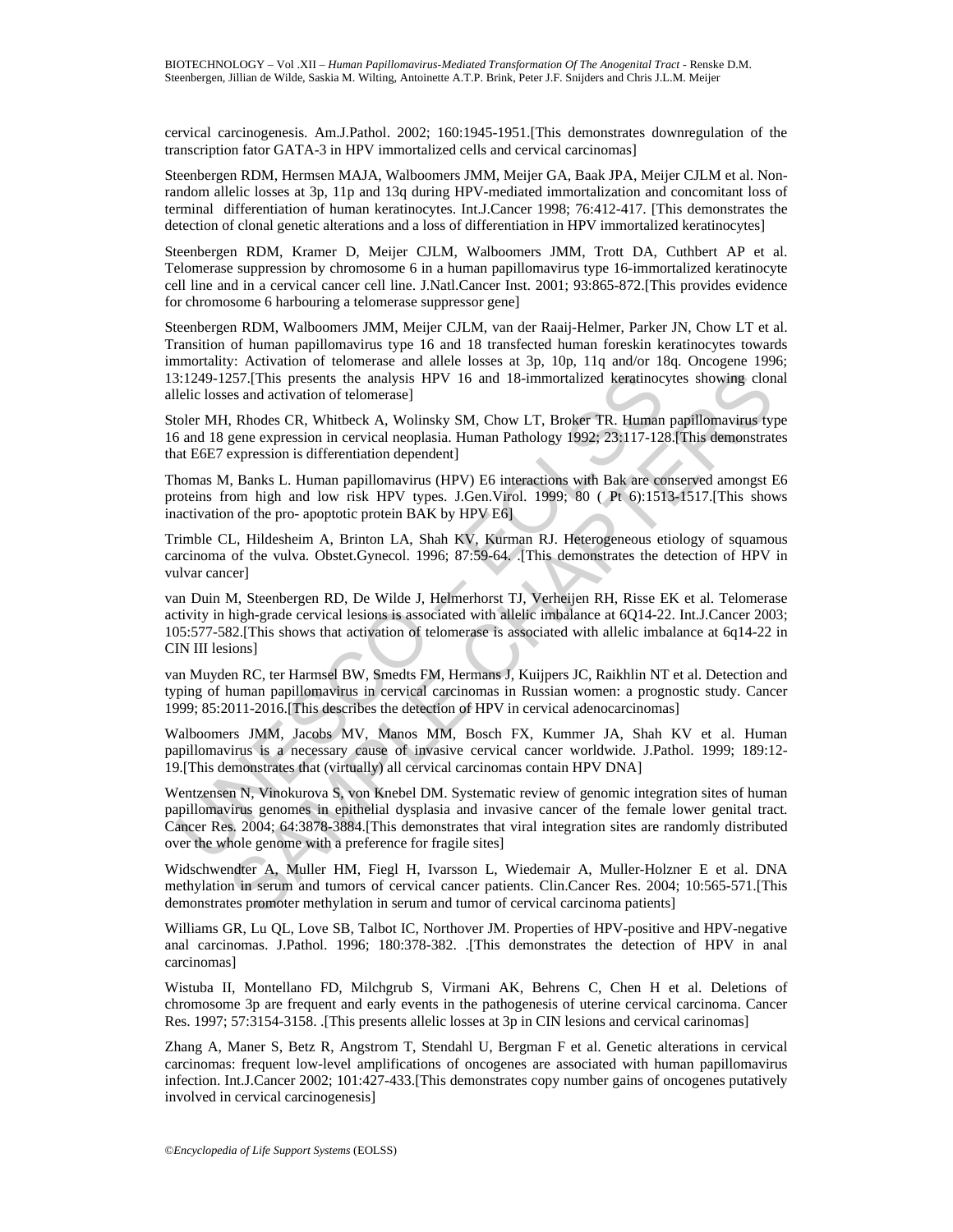Zhao W, Noya F, Chen WY, Townes TM, Chow LT, Broker TR. Trichostatin A up-regulates human papillomavirus type 11 upstream regulatory region-E6 promoter activity in undifferentiated primary human keratinocytes. J.Virol. 1999; 73:5026-5033. This shows that altered histone deacetylation may contribute to deregulated E6E7 expression in dividing cells]

Zielinski G.D., Snijders PJ, Rozendaal L, Voorhorst FJ, Runsink AP, de Schipper FA et al. High-risk HPV testing in women with borderline and mild dyskaryosis: long-term follow-up data and clinical relevance. J.Pathol. 2001; 195:300-306. .[This describes that a persistent high riskHPV infection is a prerequisite for the development of CIN III or invasive cancer]

Zielinski GD, Snijders PJ, Rozendaal L, Daalmeijer NF, Risse EK, Voorhorst FJ et al. The presence of high-risk HPV combined with specific p53 and p16INK4a expression patterns points to high-risk HPV as the main causative agent for adenocarcinoma in situ and adenocarcinoma of the cervix. J.Pathol. 2003; 201:535-543. .[This describes the detection of HPV in cervical adenocarcinomas]

zur Hausen H. Papillomaviruses and cancer: from basic studies to clinical application. Nat.Rev.Cancer 2002; 2:342-350.[This is a comprehensive review of the role of HPV in (cervical) cancer development]

#### **Biographical Sketches**

**Renske D.M. Steenbergen**, PhD, received her MSc degree in Biomedical Sciences at the University of Leiden, The Netherlands in 1991. In 1997 she received her PhD degree at the VU university in Amsterdam The Netherlands. In 1999 she was awarded a fellowship of the Royal Netherlands Academy of Sciences, which resulted in a faculty position at the Dept. of Pathology at the VU Medical Center in Amsterdam, the Netherlands.

She is a PI on a number of research project related to HPV-induced transformation using both in vitro model system and clinical material. The research of Renske Steenbergen and colleagues focuses on the elucidation of the multistep process of cervical carcinogenesis aiming at the identification of novel biomarkers and therapeutic targets for cervical cancer.

**Jillian de Wilde**, received her MSc degree in Biomedical Sciences at the VU University in Amsterdam, The Netherlands, in 2003. From 2002 till present she has been working as a PhD student at the Dept. of Pathology at the VU University Medical Center in Amsterdam, the Netherlands. The research of Jillian de Wilde and co-workers focuses on the identification of the mechanism(s) underlying telomerase/hTERT deregulation during HPV-mediated transformation and cervical carcinogenesis.

002; 2:342-350.[This is a comprehensive review of the role of HPV in (cervical) can<br>
oigraphical Sketches<br>
enske D.M. Steenbergen, PhD, received her MSc degree in Biomedical Sciences<br>
eiden, The Netherlands. In 1991. In 19 2-350.[This is a comprehensive review of the role of HPV in (cervical) cancer development]<br>cal Sketches<br>M. Steenhergen, PhD, received her MSc degree in Biomedical Sciences at the University<br>he Netherlands in 1991. In 1997 **Saskia M. Wilting**, received her MSc degree in Biomedical Sciences at the University of Leiden, The Netherlands in 2002. From 2003 till present she has been working as a PhD student at the Dept. of Pathology at the VU University Medical Center in Amsterdam, the Netherlands. The research of Saskia Wilting and co-workers focuses on the genetic profiling of human papillomavirus induced cervical carcinomas and precursor lesions, ultimately aiming at the identification of novel biomarkers for the early detection of cervical cancer.

**Prof. Peter Snijders** received his degree in biology (with main focus on molecular biology) at the Catholic University in Nijmegen in 1987 and his doctoral degree at the VU University in Amsterdam in 1992 (cum laude). From 1992 he is staff member of the department of Pathology, VU University medical center, Amsterdam, and since 2000 head of the unit of Molecular Pathology within this department.

He is PI of a number of studies in the field of HPV in relation to particularly anogenital and head and neck cancers. He was involved in the development of the HPV GP5+/6+ consensus PCR method that is amongst the most widely used HPV PCR assays today. In addition, he was amongst the first to establish a plausible etiological role of mucosal HPV in tonsillar cancer. In current research lines HPV-induced oncogenic progression is investigated using both in vitro models and clinically well-defined patient material, aiming at the identification and characterization of genes involved in this process and candidate markers for risk assessment. Viral and host markers are already being tested in screening and clinical trials for their capability to assess the risk of cervical cancer and high-grade precursor stages, and newly identified markers will be investigated likewise. Part of his work is funded by the Dutch Cancer Society (NKB) and the Netherlands Organization for Health and Development (ZonMW).

He is (co)author of over 120 international (peer reviewed) papers in his area of expertise.